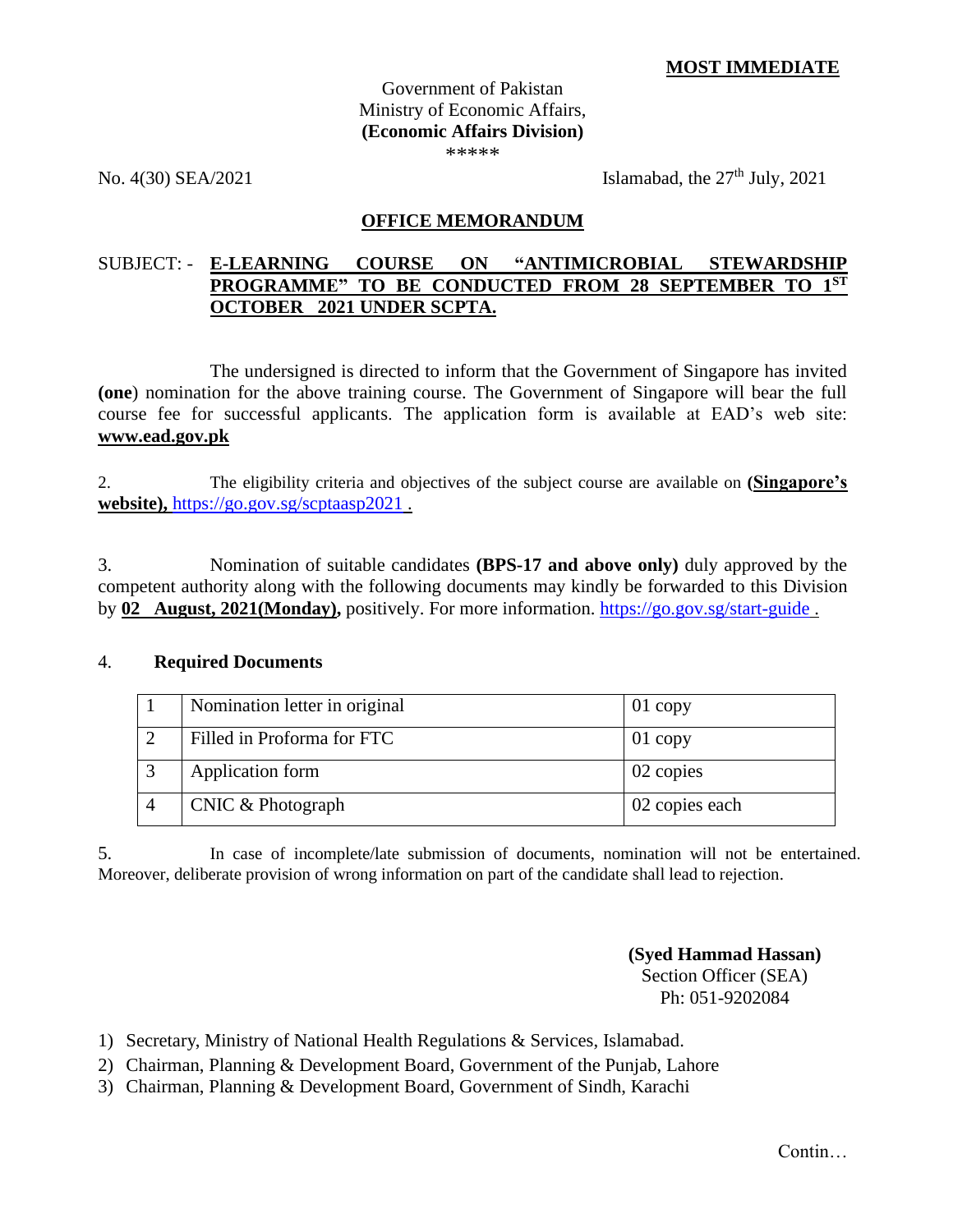- 4) Additional Chief Secretary, Planning & Development Department, Government of Khyber Pakhtunkhwa, Peshawar
- 5) Additional Chief Secretary, Planning & Development Department Government of Baluchistan, Quetta.
- 6) Additional Chief Secretary, Planning &Development Department, Government of Azad Jammu & Kashmir, Muzaffarabad
- 7) Secretary, Planning & Development Department, Government of Gilgit Baltistan, Gilgit.
- **8) Relevant Officers working in other Ministries/Divisions/ Departments may download the circular from the official Website of Economic Affairs Division for submission of nomination through proper channel.**

### **Copy forwarded for information:-**

- 1. Section Officer (UN-III/Secretary FTC), EAD
- 2. Network & System Administrator, EAD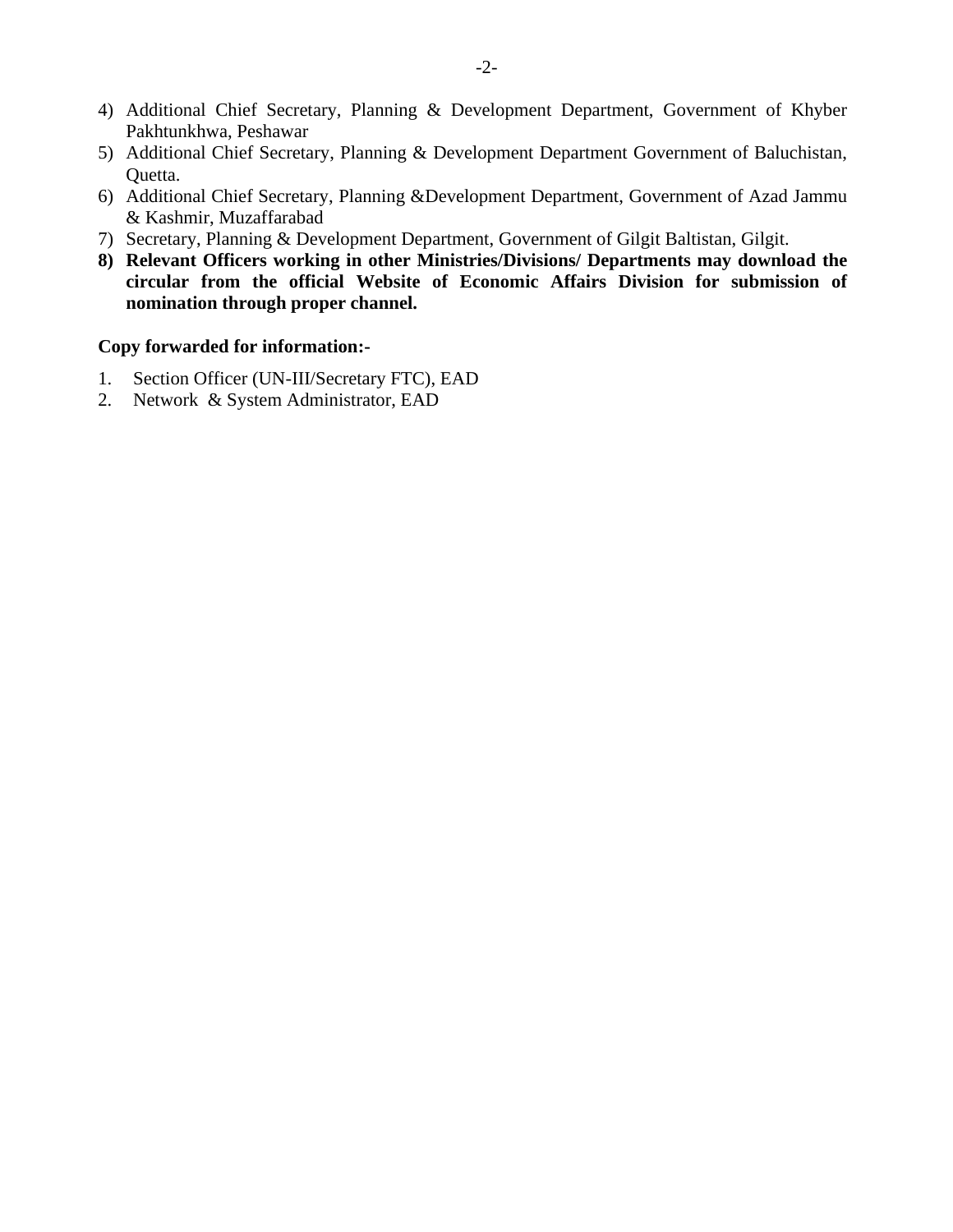## **Annex-I**

### **Eligibility Criteria**

- Mid to senior-level government officials involved in Public service reform.
- Able to attend all synchronous e-learning session. Applicants will require an internet enabled device with functioning, webcam microphone and audio.
- Nominated by their respective Governments.
- Proficient in written and spoken English as the course is conducted fully in English without translation and in good health.

## **Objective**

- This course is conducted under the auspices of the Singapore Cooperation Programme Training award.
- This course will distil Singapore's experience in the fundamental of good governance as the society evolves. It will also share how strategic planning and foresight tools allow the Public Service to anticipate and adapt to future governance needs.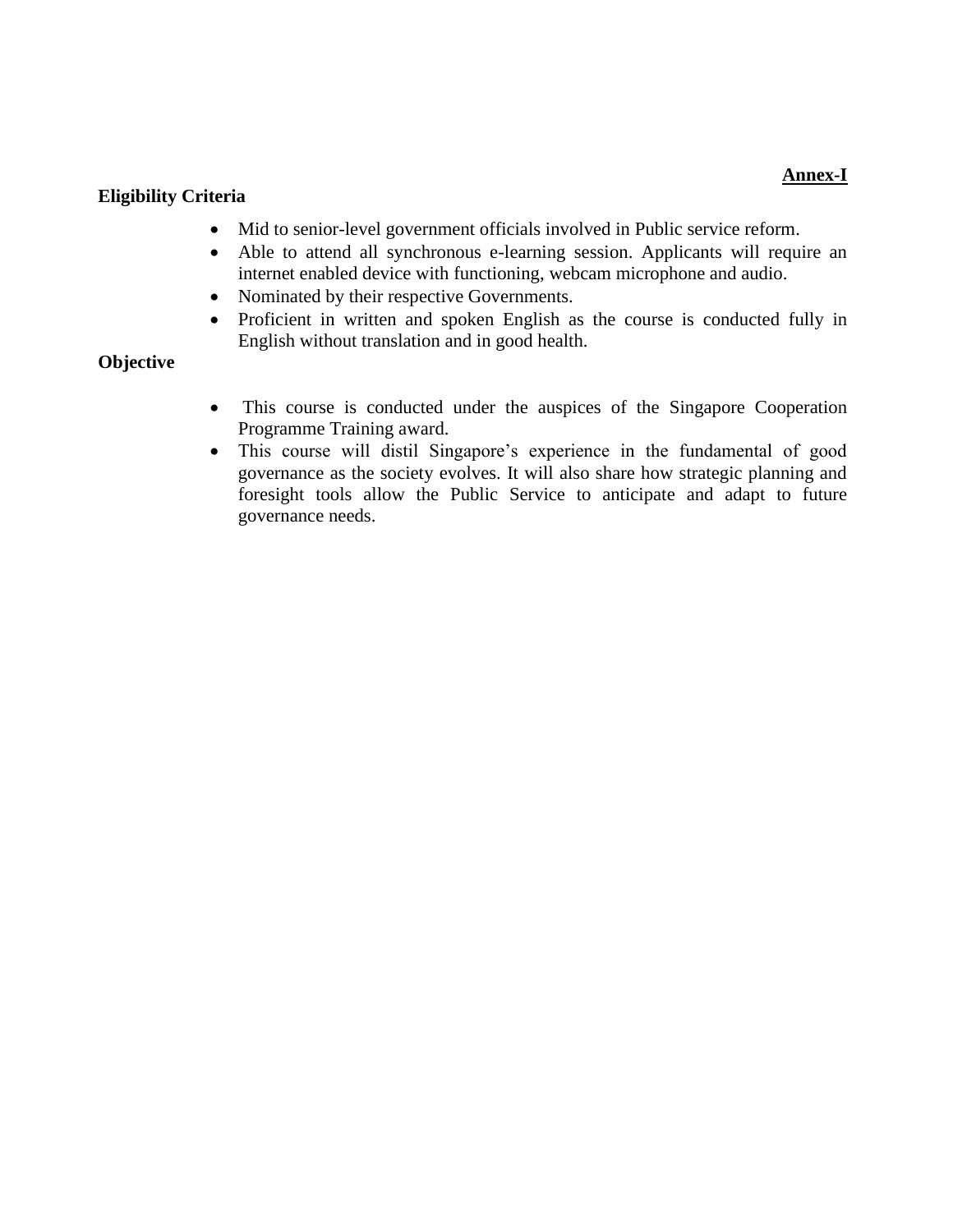

#### **No. 4(28) SEA/2019 Government of Pakistan** Ministry of Finance, Revenue & Economic Affairs **(Economic Affairs Division)** \*\*\*\*\*

 **Islamabad, the 6 th September, 2019** 

**Section Officer (SEA) Phone: 051-9202084 Fax: 051-9211822**

# **Subject: TRAINING COURSE ON "INDUSTRY 4.0 TRANSFORMATION: STRATEGIES IN THE DIGITAL AGE" TO BE HELD FROM 21 TO 25 OCTOBER, 2019 AT SINGAPORE.**

Kindly refer Pahic Singapore e-mail message No. Pol-2/2019 dated 16<sup>th</sup> August, 2019.

2. The Economic Affairs Division, Government of Pakistan presents its compliments to the High Commission of Pakistan Singapore and has the honor to refer the subject training programme.

3. The Government of Pakistan has been pleased to nominate the following officer for participation in the subject programme:

| <b>S. No.</b> | <b>Name/Designation</b>             | <b>Department</b>                   |
|---------------|-------------------------------------|-------------------------------------|
|               | Mr. Muhammad Naeem Jan Khan,        | Industries & Production, Islamabad. |
|               | Senior Joint Secretary, (Principal) |                                     |

4. The Officer/Nominee has been requested to apply online at <http://scpcatalog.wixsite.com/scp2019> latest by 13<sup>th</sup> September, 2019. The High Commission is requested to endorse his nomination accordingly.

**(Dr. M. Wasim Tariq)**

**Chancery,** Deputy High Commissioner High Commission for Pakistan, Shaw Center # 24-02/04, I Scotts Road, Singapore 228208 Tel: (65) 6737 6988 Fax: 0065-67374096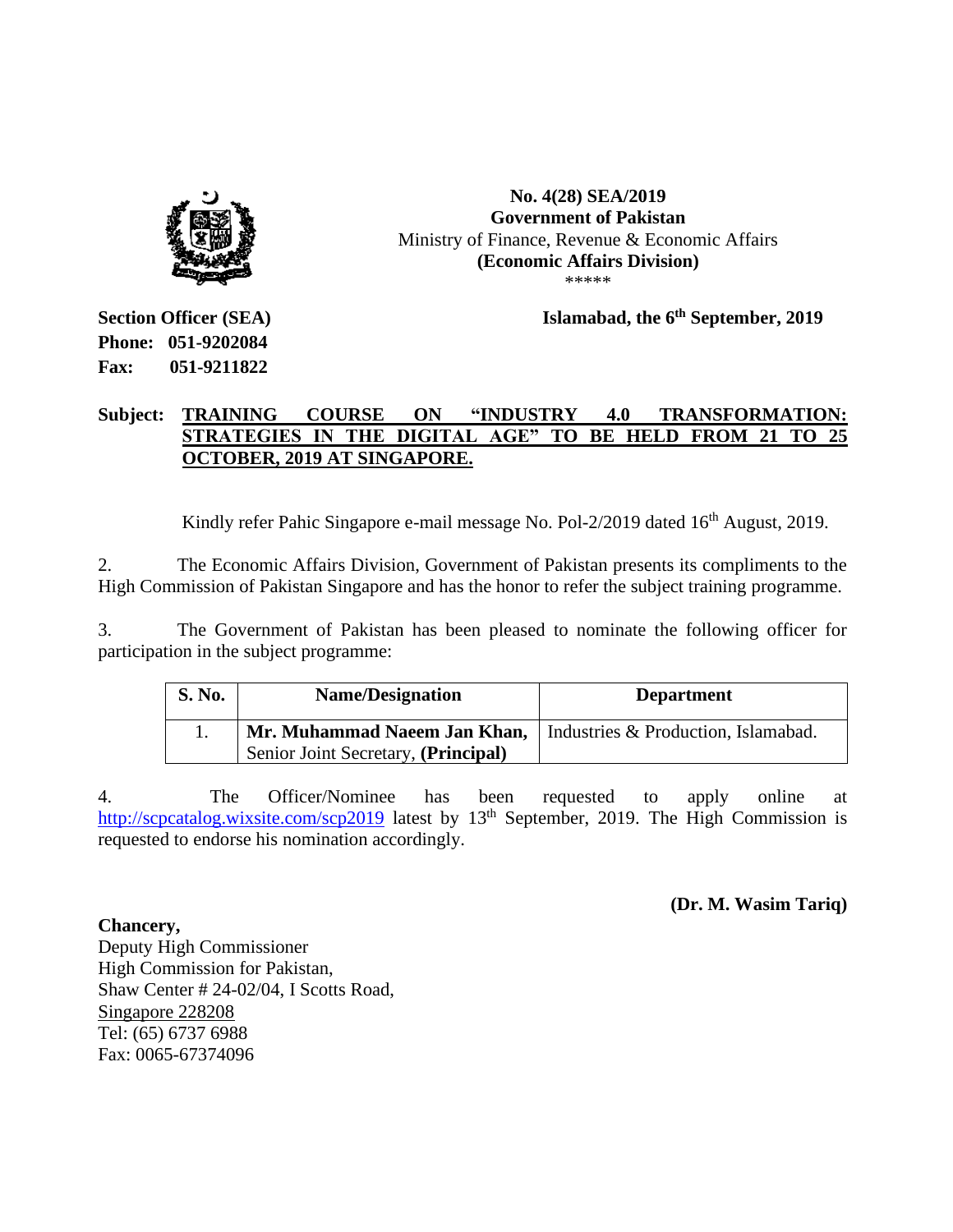

**No. 4(28) SEA/2019 Government of Pakistan** Ministry of Finance, Revenue & Economic Affairs **(Economic Affairs Division)** \*\*\*\*\*

 **Islamabad, the 6th September, 2019** 

**Section Officer (SEA) Phone: 051-9202084 Fax: 051-9211822**

## **Subject: TRAINING COURSE ON "INDUSTRY 4.0 TRANSFORMATION: STRATEGIES IN THE DIGITAL AGE" TO BE HELD FROM 21 TO 25 OCTOBER, 2019 AT SINGAPORE.**

Kindly refer Pahic Singapore e-mail message No. Pol-2/2019 dated 16<sup>th</sup> August, 2019.

2. The Economic Affairs Division, Government of Pakistan presents its compliments to the High Commission of Pakistan Singapore and has the honor to refer the subject training programme.

3. The Government of Pakistan has been pleased to nominate the following officer for participation in the subject programme:

| <b>S. No.</b> | <b>Name/Designation</b>                                            | <b>Department</b> |
|---------------|--------------------------------------------------------------------|-------------------|
|               | Mr. Muhammad Naeem Jan Khan,   Industries & Production, Islamabad. |                   |
|               | Senior Joint Secretary, (Principal)                                |                   |

**(Dr. M. Wasim Tariq)**

**Chancery,** Deputy High Commissioner High Commission for Pakistan, Shaw Center # 24-02/04, I Scotts Road, Singapore 228208 Tel: (65) 6737 6988 Fax: 0065-67374096

# **Copy to:-**

• **Mr. Muhammad Naeem Jan Khan,** Senior Joint Secretary, Ministry of Industries & Production, Islamabad with request to apply online at <http://scpcatalog.wixsite.com/scp2019> latest by 13<sup>th</sup> September, 2019 and submit the requisite documents to EAD for further necessary action.